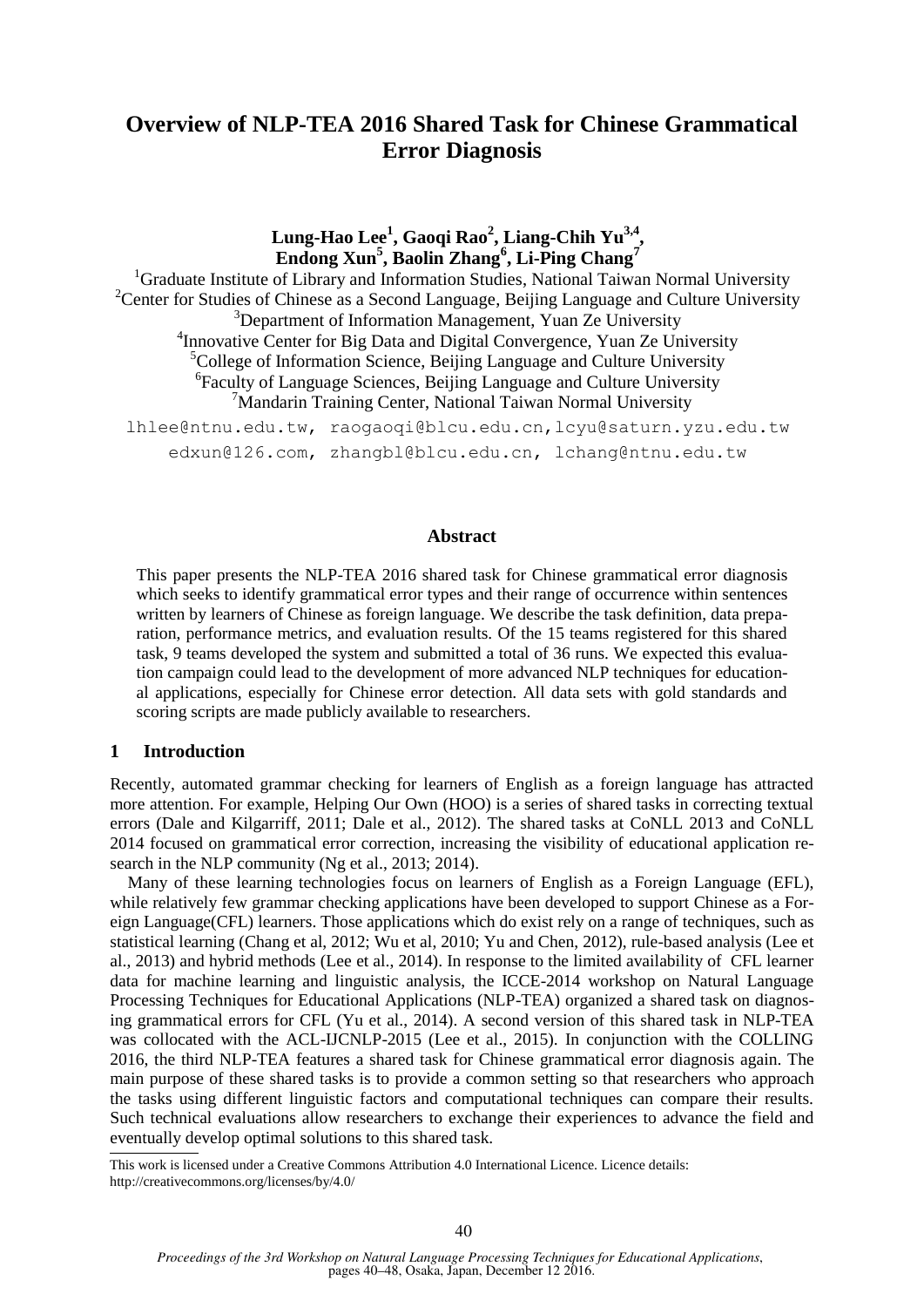The rest of this paper is organized as follows. Section 2 describes the task in detail. Section 3 introduces the constructed datasets. Section 4 proposes evaluation metrics. Section 5 reports the results of the participants' approaches. Conclusions are finally drawn in Section 6.

# **2 Task Description**

The goal of this shared task is to develop NLP techniques to automatically diagnose grammatical errors in Chinese sentences written by CFL learners. Such errors are defined as redundant words (denoted as a capital "R"), missing words ("M"), word selection errors ("S"), and word ordering errors ("W"). The input sentence may contain one or more such errors. The developed system should indicate which error types are embedded in the given sentence and the position at which they occur. Each input sentence is given a unique sentence number "sid*"*. If the inputs contain no grammatical errors, the system should return: "sid, correct". If an input sentence contains the grammatical errors, the output format should include four items "sid, start\_off, end\_off, error\_type", where start off and end off respectively denote the positions of starting and ending character at which the grammatical error occurs, and error type should be one of the defined errors: "R", "M", "S", and "W". Each character or punctuation mark occupies 1 space for counting positions. Example sentences and corresponding notes are shown as follows.

| <b>TOCFL (Traditional Chinese)</b>                                                                                                                                                      | <b>HSK (Simplified Chinese)</b>                                                                                                                                                                                                           |
|-----------------------------------------------------------------------------------------------------------------------------------------------------------------------------------------|-------------------------------------------------------------------------------------------------------------------------------------------------------------------------------------------------------------------------------------------|
| Example 1<br>Input: (sid=A2-0007-2) 聽說妳打算開一個慶<br>祝會。可惜我不能參加。因為那個時候我有<br>別的事。當然我也要參加給你慶祝慶祝。<br>Output: A2-0007-2, 38, 39, R<br>(Notes: "參加" is a redundant word)                         | Example 1<br>$\bullet$<br>Input: (sid=00038800481) 我根本不能了解这<br>妇女辞职回家的现象。在这个时代,为什么<br>放弃自己的工作, 就回家当家庭主妇?<br>Output: 00038800481, 6, 7, S<br>00038800481, 8, 8, R<br>(Notes: "了解"should be "理解". In addition,<br>"这" is a redundant word.) |
| Example 2<br>Input: (sid=A2-0007-3) 我要送給你一個慶<br>祝禮物。要是兩、三天晚了,請別生氣。<br>Output: A2-0007-3, 15, 20, W<br>(Notes: "兩、三天晚了"should be "晚了兩、                                                   | Example 2<br>Input: (sid=00038800464)我真不明白。她们可<br>能是追求一些前代的浪漫。<br>Output: 00038800464, correct                                                                                                                                            |
| 三天")<br>Example 3<br>Input: (sid=A2-0011-1) 我聽到你找到工<br>作。恭喜恭喜!<br>Output: A2-0011-1, 2, 3, S<br>A2-0011-1, 9, 9, M<br>(Notes: "聽到"should be "聽說". Besides, a                            | Example 3<br>Input: (sid=00038801261)人战胜了饥饿, 才努<br>力为了下一代作更好的、更健康的东西。<br>Output: 00038801261, 9, 9, M<br>00038801261, 16, 16, S<br>(Notes: "能" is missing. The word "作"should<br>be "做". The correct sentence is "才能努力为了<br>下一代做更好的")     |
| word " $\overrightarrow{J}$ "is missing. The correct sentence<br>should be "我聽說你找到工作了".<br>Example 4<br>Input: (sid=A2-0011-3) 我覺得對你很抱<br>歉。我也很想去,可是沒有辦法。<br>Output: A2-0011-3, correct | Example 4<br>Input: (sid=00038801320)饥饿的问题也是应<br>该解决的。世界上每天由于饥饿很多人死<br>亡。<br>Output: 00038801320, 19, 25, W<br>(Notes: "由于饥饿很多人" should be "很多人<br>由于饥饿")                                                                                 |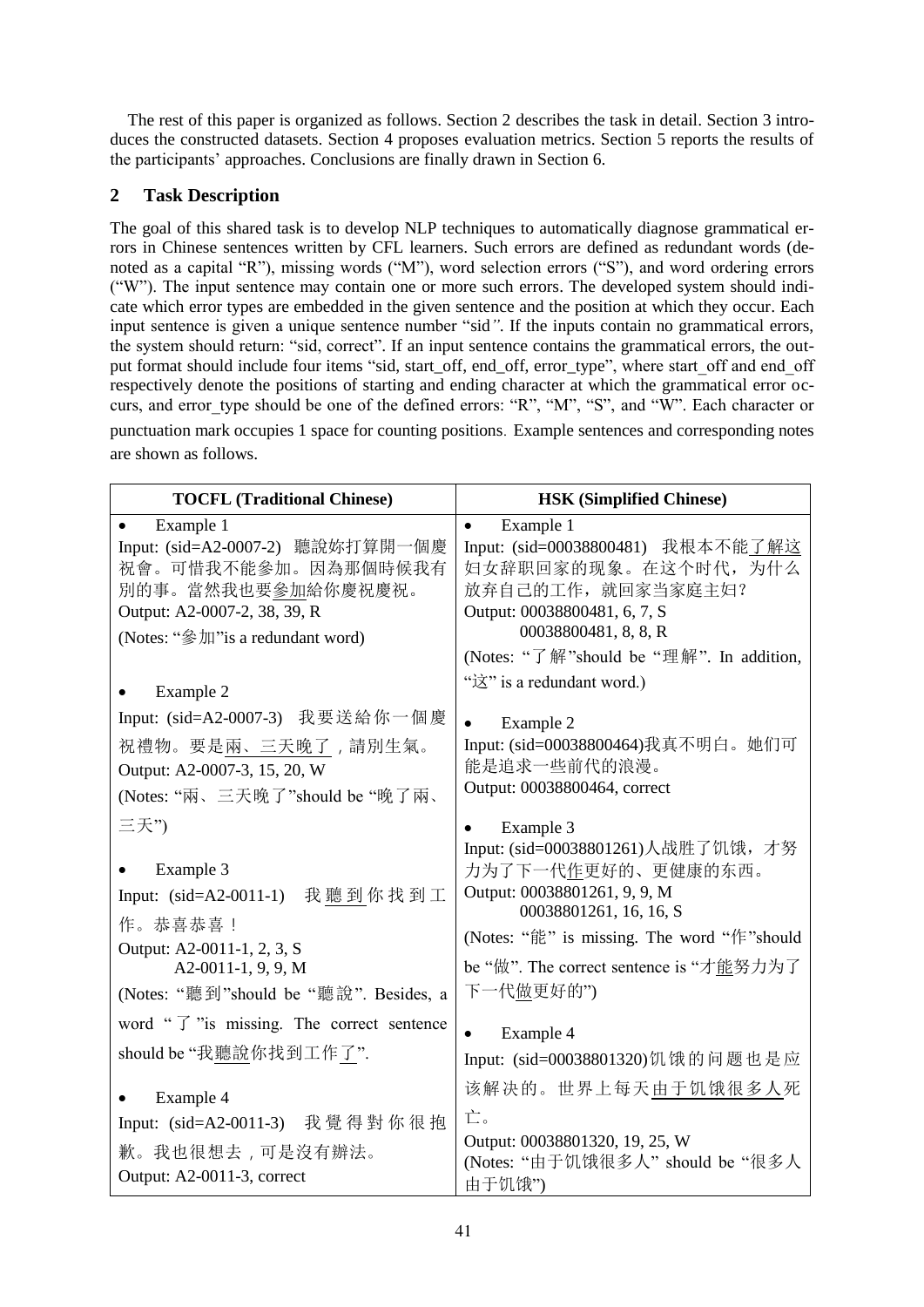Table 1: Example sentences and corresponding notes.

## **3 Datasets**

The learner corpora used in our shared task were taken from two sources: the writing section of the computer-based Test Of Chinese as a Foreign Language (TOCFL) (Lee et al., 2016) and the writing section of the Hanyu Shuiping Kaoshi(HSK, Test of Chinese Level)(Cui et al, 2011; Zhang et al, 2013).

Native Chinese speakers were trained to manually annotate grammatical errors and provide corrections corresponding to each error. The data were then split into two mutually exclusive sets as follows.

(1) Training Set: All sentences in this set were used to train the grammatical error diagnostic systems. Each sentence with annotated grammatical errors and their corresponding corrections is represented in SGML format, as shown in Fig. 1. For the TOCFL track, we provide 10,693 training sentences with a total of 24,492 grammatical errors, categorized as redundant (4,472 instances), missing (8,739), word selection (9,897) and word ordering (1,384). For the HSK track, we provide 10,071 training sentences with a total of 24,797 grammatical errors, categorized as redundant (5,538 instances), missing  $(6,623)$ , word selection  $(10,949)$  and word ordering  $(1,687)$ .

In addition to the data sets provided, participating research teams were allowed to use other public data for system development and implementation. Use of other data should be specified in the final system report.

<DOC> <TEXT id="A2-0005-1"> 我聽說你打算開一個慶祝會。對不起,我要參加,可是沒有空。你開一個慶祝會的 時候我不能會參加,是因為我在外國做工作。  $\langle$ TEXT $>$ <CORRECTION> 我聽說你打算開一個慶祝會。對不起,我要參加,可是沒有空。你開慶祝會的時候 我不能參加,是因為我在外國工作。 </CORRECTION> <ERROR start\_off="31"end\_off="32" type="R"></ERROR> <ERROR start\_off="42"end\_off="42" type="R"></ERROR> <ERROR start\_off="53"end\_off="53" type="R"></ERROR>  $<$ /DOC>

Figure 1: A training sentence denoted in SGML format.

(2)Test Set: This set consists of testing sentences used for evaluating system performance. Table 2 shows statistics for the testing set for both tracks. About half of these sentences are correct and do not contain grammatical errors, while the other half include at least one error. The distributions of error types (shown in Table 3) are similar with that of the training set.

| Track        | <b>#Sentences</b> | #Correct                                                                                                          | <b>#Erroneous</b> |
|--------------|-------------------|-------------------------------------------------------------------------------------------------------------------|-------------------|
| <b>TOCFL</b> | 3,528 (100%)      | 1,703 (48.27%)                                                                                                    | 1,825 (51.73%)    |
| HSK          | 3,011 (100%)      | 1,539 (51.11%)                                                                                                    | .472 (48.89%)     |
|              | T 11 2 T 11 1     | $\mathcal{C}$ , and $\mathcal{C}$ , and $\mathcal{C}$ , and $\mathcal{C}$ , and $\mathcal{C}$ , and $\mathcal{C}$ |                   |

| Table 2: The statistics of testing set for both tracks. |  |  |  |  |
|---------------------------------------------------------|--|--|--|--|
|                                                         |  |  |  |  |

| Track        | #Error    | #R          | #M          | #S          | #W         |
|--------------|-----------|-------------|-------------|-------------|------------|
| <b>TOCFL</b> | 4,103     | 782         | 1,482       | 1613        | 226        |
|              | $(100\%)$ | $(19.06\%)$ | $(36.12\%)$ | (39.31%)    | $(5.51\%)$ |
| HSK          | 3,695     | 802         | 991         | 1620        | 282        |
|              | $(100\%)$ | $(21.71\%)$ | $(26.82\%)$ | $(43.84\%)$ | (7.63%)    |

Table 3: The distributions of error types for both tracks.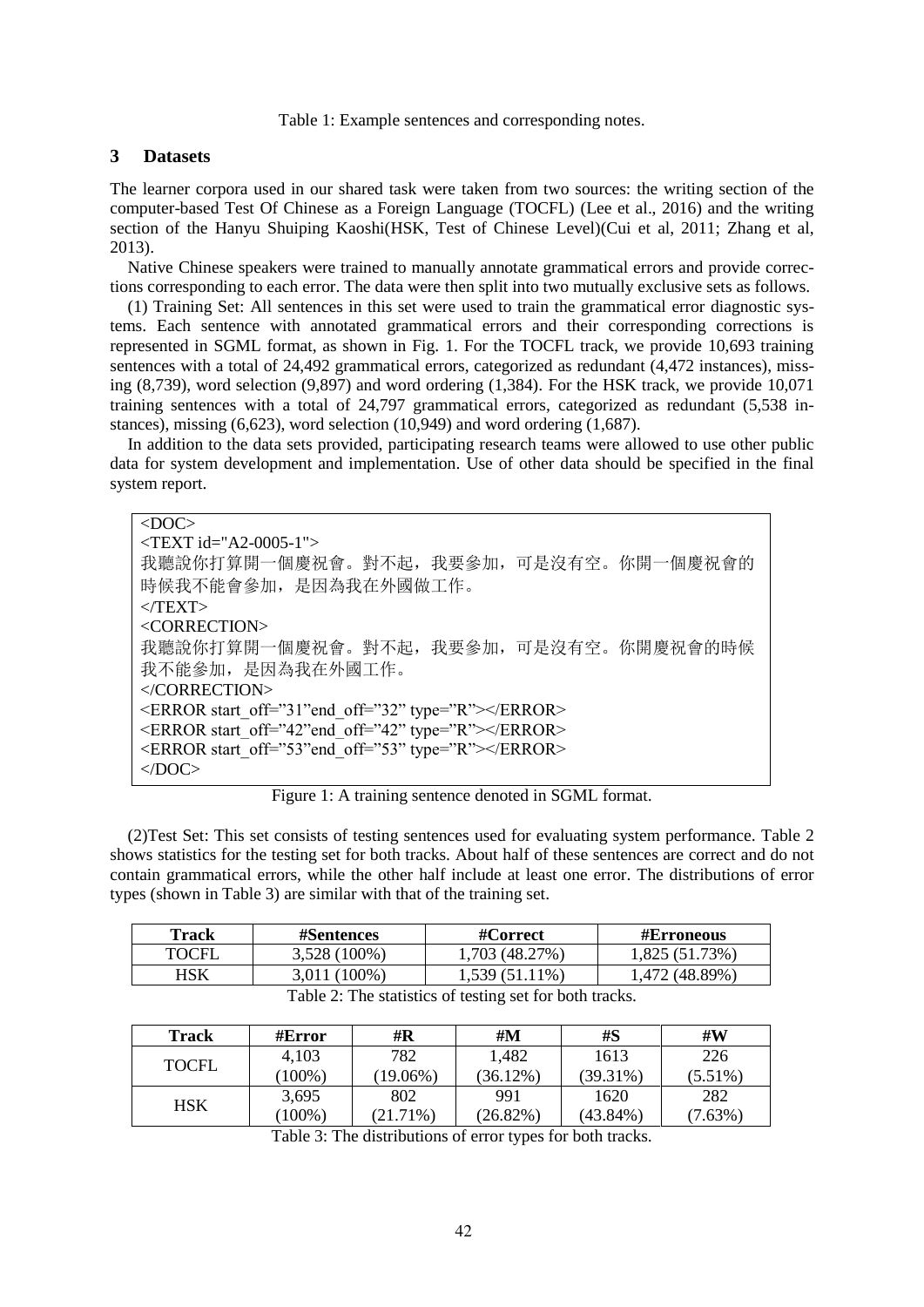# **4 Performance Metrics**

Table 4 shows the confusion matrix used for evaluating system performance. In this matrix, TP (True Positive) is the number of sentences with grammatical errors are correctly identified by the developed system; FP (False Positive) is the number of sentences in which non-existent grammatical errors are identified as errors; TN (True Negative) is the number of sentences without grammatical errors that are correctly identified as such; FN (False Negative) is the number of sentences with grammatical errors which the system incorrectly identifies as being correct.

The criteria for judging correctness are determined at three levels as follows.

(1) Detection-level: Binary classification of a given sentence, that is, correct or incorrect, should be completely identical with the gold standard. All error types will be regarded as incorrect.

(2) Identification-level: This level could be considered as a multi-class categorization problem. All error types should be clearly identified. A correct case should be completely identical with the gold standard of the given error type.

(3) Position-level: In addition to identifying the error types, this level also judges the occurrence range of the grammatical error. That is to say, the system results should be perfectly identical with the quadruples of the gold standard.

The following metrics are measured at all levels with the help of the confusion matrix.

- False Positive Rate =  $FP / (FP + TN)$
- $\bullet$  Accuracy = (TP+TN) / (TP+FP+TN+FN)
- Precision =  $TP / (TP + FP)$
- Recall =  $TP / (TP + FN)$
- $F1 = 2*Precision*Recall / (Precision + Recall)$

| <b>Confusion Matrix</b> |          | <b>System Results</b> |                     |
|-------------------------|----------|-----------------------|---------------------|
|                         |          | Positive (Erroneous)  | Negative(Correct)   |
| Gold Standard           | Positive | TP (True Positive)    | FN (False Negative) |
|                         | Negative | FP (False Positive)   | TN (True Negative)  |

Table 4: Confusion matrix for evaluation.

For example, for 4 testing inputs with gold standards shown as  $"00038800481, 6, 7,$ "00038800481, 8, 8, R", "00038800464, correct", "00038801261, 9, 9, M", "00038801261, 16, 16, S" and "00038801320, 19, 25, W", the system may output the result as "00038800481, 2, 3, S", "00038800481, 4, 5, S", "00038800481, 8, 8, R", "00038800464, correct", "00038801261, 9, 9, M", "00038801261, 16, 19, S" and "00038801320, 19, 25, M". The scoring script will yield the following performance.

- False Positive Rate (FPR) =  $0 (=0/1)$
- Detection-level
	- Accuracy  $= 1$  ( $=4/4$ )
	- Precision =  $1 (=3/3)$
	- Recall =  $1 (=3/3)$
	- $F1 = 1$  (= $(2*1*1)/(1+1)$ )
- Identification-level
	- Accuracy =  $0.8333 (=5/6)$
	- Precision =  $0.8$  (=4/5)
	- Recall =  $0.8$  (=4/5)
	- $F1 = 0.8$  (= $(2*0.8*0.8)/(0.8+0.8)$ )
- Position-level
	- Accuracy =  $0.4286 (=3/7)$
	- Precision =  $0.3333 (=2/6)$
	- Recall =  $0.4$  (= $2/5$ )
	- $F1 = 0.3636$  (= $(2*0.3333*0.4)/(0.3333+0.4)$ )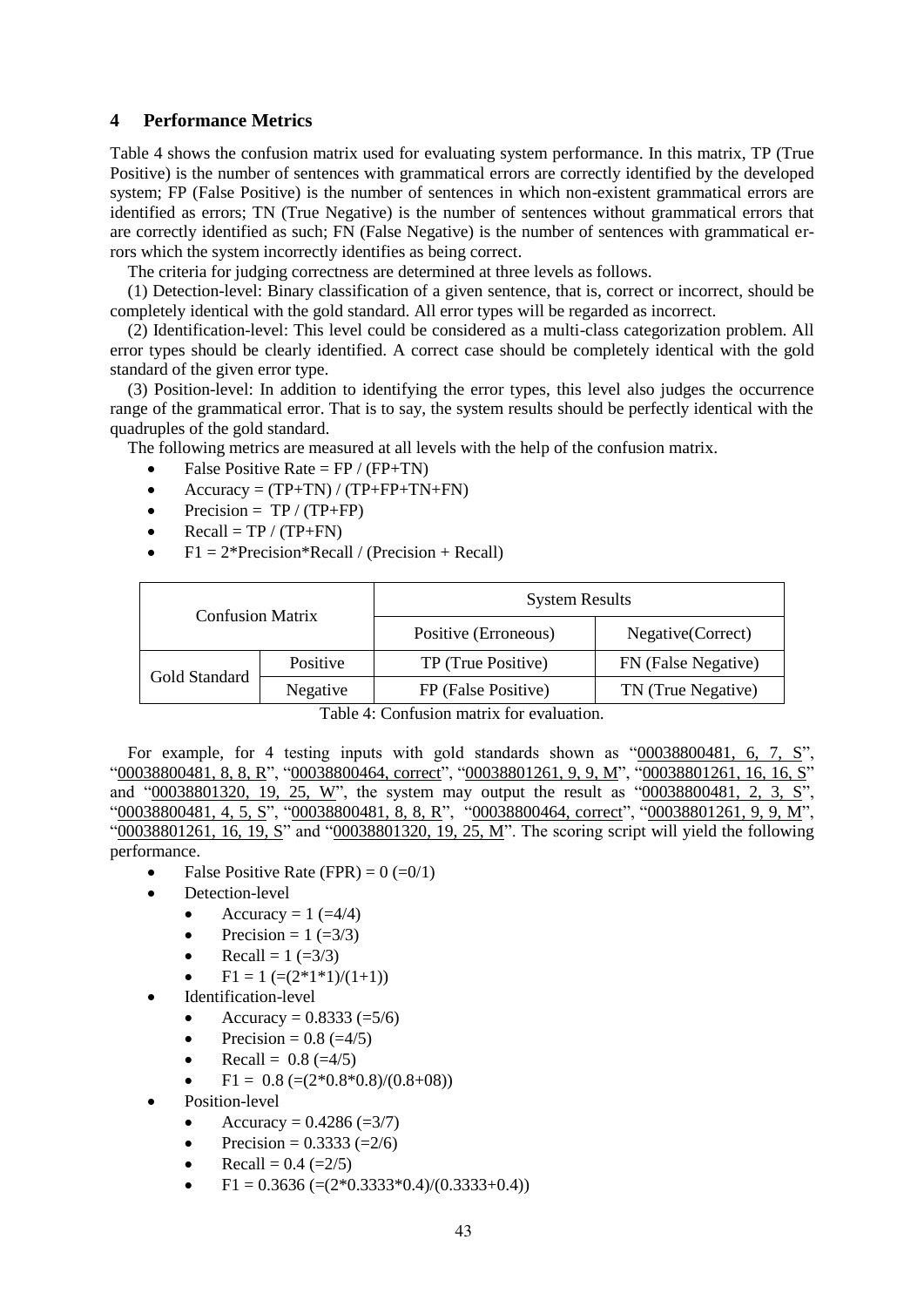# **5 Evaluation Results**

Table 5 summarizes the submission statistics for the 15 participating teams including 8 from universities and research institutes in P.R.C (ANO, BFSU-TZT, BISTU, CCNU, HIT, PKU, SKY and YUN-HPCC), 4 from Taiwan, R.O.C. (CYUT, NCTU+NTUT, NCYU and NTOU), 2 from European (including Dublin with NTU (TWIRL) and Saarland with Harvard (MAZA) and 1 private firm (Sogou Inc.). In the official testing phase, each team could opt to participate in either one or both of the TOCFL and HSK tracks. Each participating team was allowed to submit at most three runs for each track. Of the 15 registered teams, 9 teams submitted their testing results, for a total of 36 runs including 15 TOCFL runs (denoting as #TRuns) and 21 HSK runs (#HRuns).

Table 6 shows the testing results for the TOCFL track. The NCTU+CYUT team achieved the lowest false positive rate (denoted as "FPR") of 0.1362. Detection-level evaluations are designed to detect whether a sentence contains grammatical errors or not. A neutral baseline can be easily achieved by always reporting all testing sentences as correct without errors. According to the test data distribution, the baseline system can achieve an accuracy of 0.4827. All systems performed above the baseline. The system result submitted by CYUT achieved the best detection accuracy of 0.5955. We use the F1 score to reflect the tradeoffs between precision and recall. The NCYU provided the best error detection results, providing a high F1 score of 0.6779. For identification-level evaluations, the systems need to identify the error types in a given sentences. The system developed by CYUT provided the highest F1 score of 0.3666 for grammatical error identification. For position-level evaluations, CYUT achieved the best F1 score of 0.1248. Perfectly identifying the error types and their corresponding positions is difficult in part because no word delimiters exist among Chinese words in the given sentences.

Table 7 shows the testing results for the HSK track. The CCNU team did not submit the result by the due date. The SKY team achieved the lowest false positive rate of 0.0481. At the detection-level, the accuracy baseline is 0.5111. Eight runs from 5 teams failed to pass the baseline. The system result submitted by SKY achieved the best detection accuracy of 0.6659. For the F1 score, HIT provided the best error detection results, as high as 0.6628. In both the identification-level and position-level evaluations, HIT achieved the best F1 scores of 0.5215 and 0.3855, in different runs. At the positionlevel, system performance varied considerably among the teams, from 0.0007 to 0.3855. For the HSK track, better F1 scoresat the identification-level and position-level are achieved than in the TOCFL track. Note that, for teams participating in both two tracks, system performances didn't simply increase from TOCFL to HSK, indicating that differences in data sets had a complex impact on system performance.

| Participant (Ordered by abbreviations of names)                 | #TRuns         | #HRuns           |
|-----------------------------------------------------------------|----------------|------------------|
| NLP Lab, Zhengzhou University (ANO)                             | $\Omega$       |                  |
| Beijing Foreign Studies University (BFSU-TZT)                   | 0              | $\Omega$         |
| Beijing Information Science and Technology University (BISTU)   | $\theta$       | 0                |
| Central China Normal University (CCNU)                          | $\overline{0}$ |                  |
| Chaoyang University of Technology (CYUT)                        | 3              | 3                |
| Harbin Institute of Technology (HIT)                            | 0              | 3                |
| Institute of Computational Linguistics, Peking University (PKU) | 3              | 3                |
| Saarland University & Hardvard Medical School (MAZA)            | $\Omega$       | $\Omega$         |
| National Chiao Tung University &                                | 3              | $\left( \right)$ |
| National Taipei University of Technology (NCTU+NTUT)            |                |                  |
| National Chiayi University (NCYU)                               | 3              | 3                |
| National Taiwan Ocean University (NTOU)                         | $\Omega$       | 0                |
| NLP Lab, Zhengzhou University (SKY)                             | $\Omega$       | 3                |
| Beijing Sogou Inc. (Sogou)                                      | $\Omega$       | $\Omega$         |
| Dublin City University & National Taiwan University (TWIRL)     | $\Omega$       | $\Omega$         |
| School of Information Science and Engineering,                  | 3              |                  |
| Yunnan University (YUN-HPCC)                                    |                |                  |

Table 5: Submission statistics for all participants.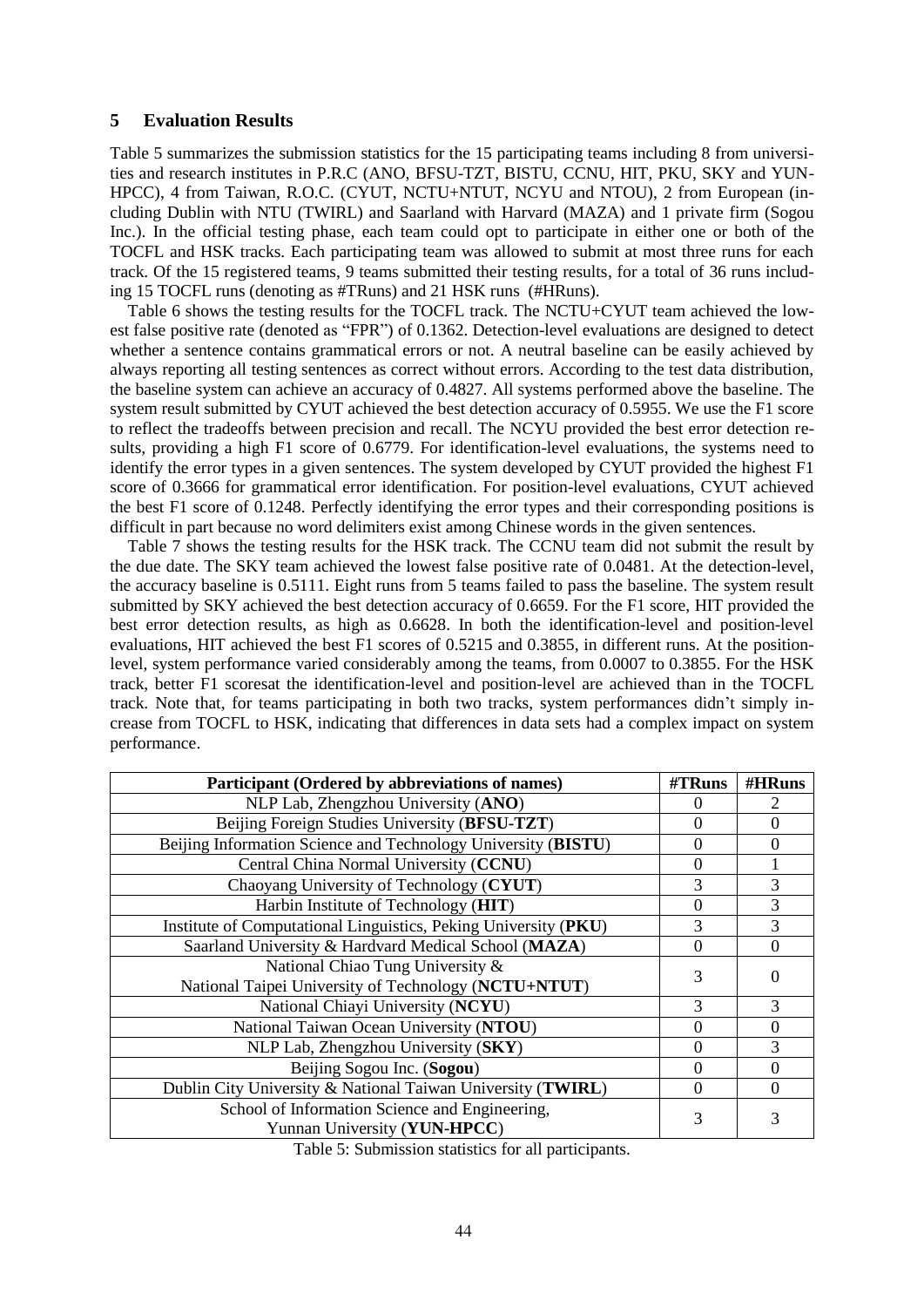| <b>TOCFL Submis-</b>        | <b>FPR</b> |              |        | Detection-level |        |        | Identification-lev | ള്     |        |        |         | Position-level |          |
|-----------------------------|------------|--------------|--------|-----------------|--------|--------|--------------------|--------|--------|--------|---------|----------------|----------|
| <b>CIOIS</b>                |            | Acc.         | Pre.   | Rec.            | 그      | Acc.   | Pre.               | Rec.   | 크      | Acc.   | Pre.    | Rec.           | 크        |
| CYUT-Run1                   | 0.3470     | 35955        | 0.6259 | 0.5419          | 0.5809 | 15154  | 0.4600             | 0.3021 | 0.3647 | 0.3113 | 0.1461  | 0.1089         | 0.1248   |
| CYUT-Run2                   | 0.3558     | <b>95955</b> | 0.6236 | 0.5501          | 0.5846 | 0.5133 | 0.4567             | 0.3061 | 0.3666 | 0.3061 | 0.1432  | 0.1092         | 0.1239   |
| CYUT-Run3                   | 0.3635     | 179941       | 0.6205 | 0.5545          | 0.5856 | 0.5078 | 0.4472             | 10030  | 0.3592 | 0.3088 | 0.1196  | 0.0768         | 0.0935   |
| NCTUTHNTUT-Run              | 0.1362     | 0.5442       | 6593   | 0.2460          | 0.3583 | 0.5110 | 0.4892             | 0.1224 | 0.1958 | 0.4603 | 0.2542  | 0.0483         | 118000   |
| NCTU <sub>+</sub> NTUT-Run2 | 0.2913     | 0.5530       | 0.6000 | 0.4077          | 0.4855 | 0.4793 | 0.4036             | 0.1982 | 0.2659 | 0.3784 | 0.1644  | 0.0639         | 0.0920   |
| NCTUTHNTUT-Ru3              | 0.3200     | 0.5612       | 0.6013 | 0.4504          | 0.5150 | 0.4773 | 0.3993             | 0.2185 | 0.2824 | 0.3613 | 0.1521  | 89000          | 0.0928   |
| NCYU-Run1                   | 0.5602     | 0.5507       | 0.5559 | 0.6542          | 11090  | 0.3577 | 0.2749             | 0.2862 | 0.2805 | 0.1728 | 0.0074  | 0.0056         | 0.0064   |
| NCYU-Run2                   | 0.9612     | 0.5218       | 0.5202 | 0.9726          | 0.6779 | 0.2328 | 0.2265             | 0.4744 | 0.3066 | 0.0231 | 0.0129  | 20195          | 0.0155   |
| NCYU-Run3                   | 0.8491     | 0.5363       | 0.5307 | 0.8959          | 0.6665 | 0.2653 | 0.2384             | 1344   | 0.3024 | 0.0580 | 0.0130  | 0.0163         | 0.0145   |
| PKU-Run1                    | 0.2284     | 0.5210       | 0.5739 | 12871           | 0.3828 | 0.4575 | 0.3418             | 0.1173 | 0.1747 | 0.3844 | 9660'0  | 0.0263         | 0.0416   |
| PKU-Run2                    | 0.7205     | 0.5258       | 0.5292 | 0.7556          | 0.6224 | 0.3242 | 0.2792             | 0.3712 | 0.3187 | 0.1381 | 0.0680  | 0.0824         | 0.0745   |
| PKU-Run3                    | 0.5250     | 0.5349       | 0.5467 | 0.5907          | 0.5678 | 0.3705 | 0.2729             | 0.2192 | 0.2431 | 0.2331 | 0.0872  | 0.0651         | 0.0745   |
| YUN-HPCC-Run1               | 0.6289     | 0.5420       | 0.5444 | 0.7014          | 0.6130 | 0.2211 | 0.1588             | 0.3196 | 0.2122 | 0.0886 | 0.0002  | 0.0002         | 0.0002   |
| YUN-HPCC-Run2               | 12931      | 0.5026       | 0.5167 | 81650           | 0.5517 | 0.2322 | 0.1675             | 0.3136 | 0.2184 | 1660'0 | $\circ$ | $\circ$        | $\lim$   |
| YUN-HPCC-Run3               | 0.3382     | 0.4847       | 0.5030 | 0.3195          | 80680  | 0.4023 | 0.2810             | 0.1359 | 0.1832 | 0.2797 | 0.0012  | <b>2000.0</b>  | $0.0007$ |

Table 6: Testing results of TOCFL track.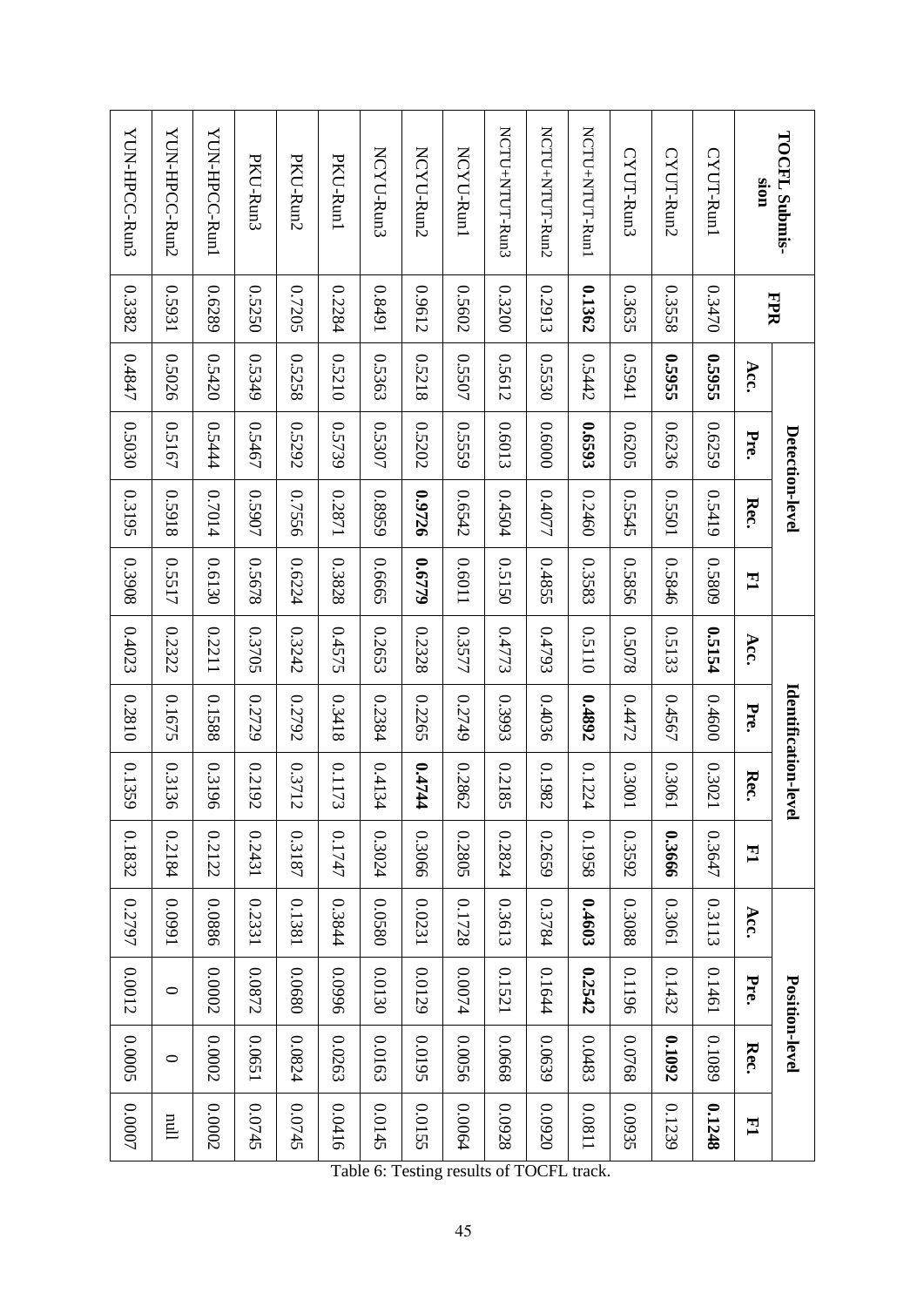| <b>HSK</b>    | <b>FPR</b> |        |        | Detection-level |              |        | Identification-lev | ള      |        |        |        | Position-level |              |
|---------------|------------|--------|--------|-----------------|--------------|--------|--------------------|--------|--------|--------|--------|----------------|--------------|
| Submission    |            | Acc.   | Pre.   | Rec.            | $\mathbf{H}$ | Acc.   | Pre.               | Rec.   | 그      | Acc.   | Pre.   | Rec.           | $\mathbf{E}$ |
| ANO-Run1      | 0.5601     | 0.5473 | 0.5297 | 0.6596          | 0.5876       | 0.4723 | 0.4244             | 0.4292 | 0.4268 | 0.3687 | 0.2910 | 0.2460         | 0.2666       |
| ANO-Run2      | 0.6517     | 0.4779 | 0.4738 | 0.6135          | 0.5346       | 0.2977 | 0.2243             | 0.2535 | 0.2380 | 0.1157 | 0.0046 | 0.0046         | 0.0046       |
| *CCNU-Run1    | 0.3294     | 886+0  | 11870  | 0.3193          | 0.3838       | 0.4012 | 0.2425             | 0.1324 | 0.1713 | 0.2806 | 7810.0 | 6800'0         | 0.0121       |
| CYUT-Run1     | 0.4016     | 1419.0 | 0.6003 | 0.6304          | 0.6150       | 0.5714 | 0.5306             | 0.4376 | 0.4797 | 0.3202 | 0.2037 | 82138          | 0.2086       |
| CYUT-Run2     | 16170      | 0.6118 | 12951  | 0.6440          | 0.6186       | 0.5662 | 0.5238             | 0.4509 | 0.4846 | 0.3143 | 12034  | 0.2225         | 0.2125       |
| CYUT-Run3     | 0.4016     | 1419:0 | 0.6003 | 0.6304          | 0.6150       | 0.5715 | 0.5306             | 0.4352 | 0.4782 | 0.3304 | 0.1814 | 0.1440         | 0.1605       |
| HIT-Run1      | 1334       | 0.6377 | 1119'0 | 0.7120          | 129.0        | 0.5683 | 0.5146             | 0.5219 | 0.5182 | 1874.0 | 12034  | 16930          | 0.3855       |
| HIT-Run2      | 0.4327     | 0.6370 | 0.6108 | 66020           | 0.6566       | 0.5744 | 0.5224             | 0.5094 | 0.5158 | 0.4756 | 0.3970 | 6.3483         | 11230        |
| HIT-Run3      | 0.4516     | 0.6370 | 12090  | 0.7296          | 8299'0       | 0.5565 | 0.5002             | 0.5447 | 0.5215 | 0.4475 | 0.3695 | 0.3697         | 0.3696       |
| NCYU-Run1     | 0.2820     | 0.5526 | 0.5629 | 0.3798          | 0.4535       | 0.4554 | 0.3259             | 0.1877 | 0.2382 | 0.3301 | 0.0244 | 56000          | 0.0136       |
| NCYU-Run2     | 0.9467     | 0.5042 | 1964.0 | 0.9755          | 0.6580       | 0.2687 | 0.2588             | 0.5263 | 0.3470 | 0.0312 | 8210.0 | 0.0217         | 0.0183       |
| NCYU-Run3     | 81860      | 0.4846 | 0.4864 | 12160           | 0.6484       | 0.2227 | 0.2195             | 0.3578 | 12721  | 0.0148 | 1800'0 | 6800'0         | 0.0085       |
| PKU-Runl      | 0.7706     | 0.4972 | 01670  | 0.7772          | 8109.0       | 0.3104 | 17717              | 16680  | 0.3233 | 0.1106 | 0.0523 | 0.0674         | 0.0589       |
| PKU-Run2      | 0.8070     | 0.5022 | 27670  | 0.8254          | 0.6185       | 0.3144 | 0.2765             | 0.3594 | 0.3125 | 0.1016 | 56505  | 0.0923         | 0.0724       |
| PKU-Run3      | 0.8213     | 0.5058 | 896#0  | 0.8478          | 0.6265       | 0.3062 | 0.2694             | 0.3586 | 0.3076 | 9680'0 | 0.0520 | 0.0863         | 0.0649       |
| SKY-Run1      | 2690.0     | 0.6523 | 0.8326 | 0.3614          | 0.5040       | 0.6605 | 0.8235             | 0.2732 | 0.4102 | 0.6073 | 0.6153 | 0.1783         | 0.2765       |
| $SKY-Run2$    | 18+00      | 0.6579 | 0.8746 | 0.3505          | 50050        | 0.6765 | 18821              | 2972   | 0.4446 | 0.6376 | 0.7054 | 0.2217         | 0.3373       |
| SKY-Run3      | 0.0559     | 69990  | 0.8652 | 0.3750          | 0.5232       | 0.6849 | 0.8744             | 0.3185 | 0.4669 | 0.6477 | 1144   | 0.2430         | 0.3627       |
| YUN-HPCC-Run1 | 0.5608     | 16120  | 69050  | 0.6026          | 0.5506       | 0.3485 | 0.2800             | 0.3879 | 0.3252 | 0.0654 | 0.0024 | 0.0062         | 0.0035       |
| YUN-HPCC-Run2 | 0.7122     | 67670  | 0.4886 | 0.7113          | 0.5793       | 0.3092 | 0.2681             | 0.4565 | 0.3378 | 0.0373 | 0.0022 | 0.0070         | 0.0034       |
| YUN-HPCC-Run3 | 0.2710     | 0.5058 | 0.4902 | 0.2724          | 0.3502       | 0.4306 | 0.2886             | 0.1448 | 0.1928 | 10220  | 0100.0 | <b>200000</b>  | 0.0007       |

Table 7: Testing results of HSK track.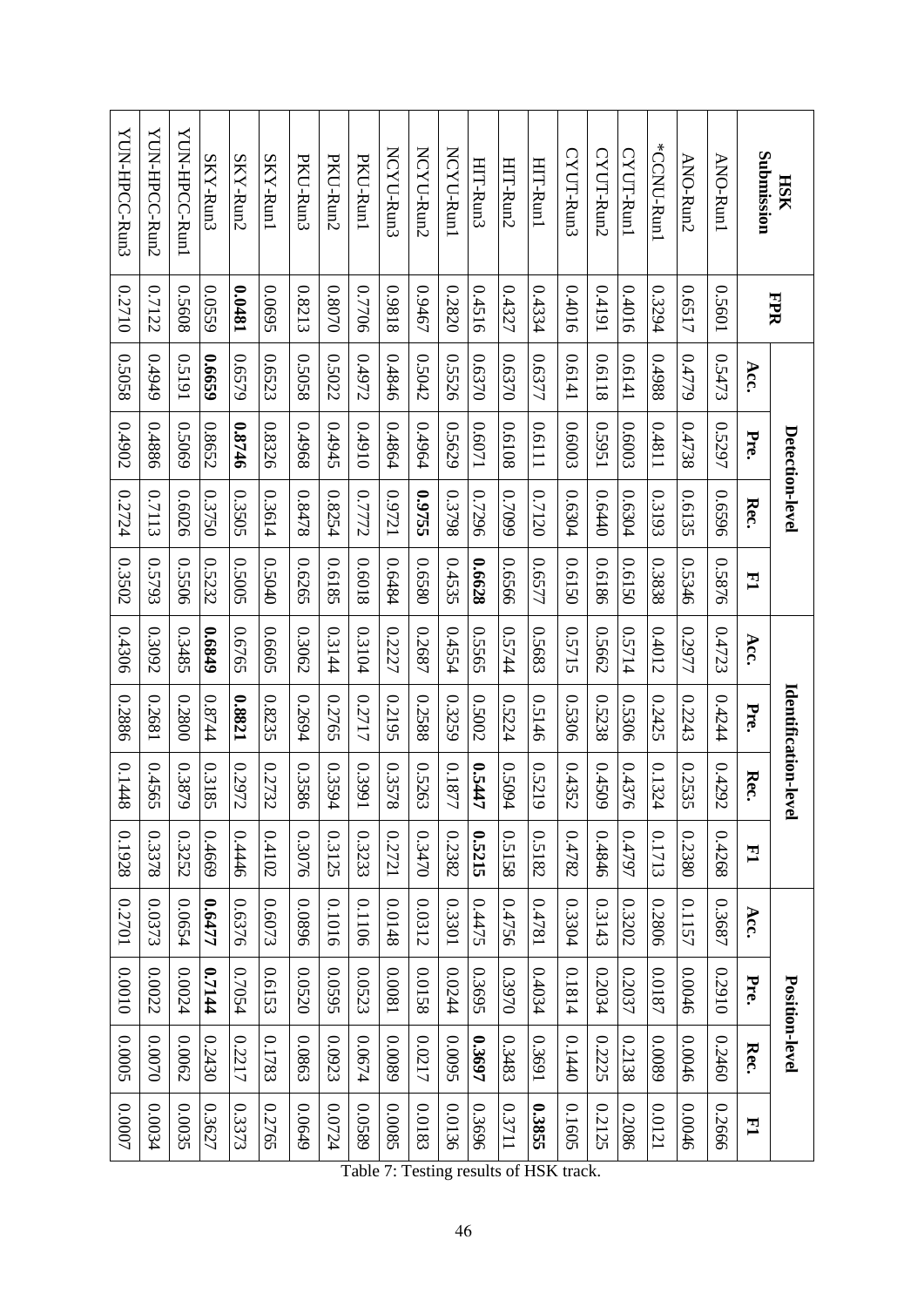Table 8 summarize the approaches and resources for each of the submitted systems. ANO and CCNU did not submit reports on their develop systems. Though neural networks achieved goodperformances in various NLP tasks, traditional pipe-lines were still widely implemented in the CGED task. CRF, as a sequence labelling model with flexible feature space, was chosen by CYUT, HIT, NCTU+NTUT and SKY in their system pipe-lines. The CRF based systems model with carefully designed feature templates could maintain the performance with neural networks at the same level in the HSK track. The HIT systems using CRF model and LSTM networks achieved the best F1 scores in the three levels. Moreover, CYUT system is simply based onthe CRF model with multiple feature templates in the TOCFL track.

In summary, none of the submitted systems provided superior performance using different metrics, indicating the difficulty of developing systems for effective grammatical error diagnosis, especially in CFL contexts. From organizers' perspectives, a good system should have a high F1 score and a low false positive rate. Overall, the CYUT, NCTU+NTUT, HIT and SKY teams achieved relatively better performances.

| <b>Team</b> | Approach                 | Word/Character<br><b>Embedding</b> | <b>Additional</b><br><b>Resources</b>                                                                                                                             |
|-------------|--------------------------|------------------------------------|-------------------------------------------------------------------------------------------------------------------------------------------------------------------|
| <b>CYUT</b> | <b>CRF</b>               |                                    | NLP-TEA-1&NLP-TEA-2                                                                                                                                               |
| <b>HIT</b>  | <b>CRF+LSTM</b> networks | Character Embedding                |                                                                                                                                                                   |
| NCTU+NTUT   | $W2V + CRF$              | Word Embedding                     | Sinica Balanced Corpus v4.0<br>LDC Chinese Gigaword v2<br><b>CIRB0303</b><br>Taiwan Panorama Magazine<br><b>TCC300</b><br>Wikipedia(ZH_TW)<br>NLP-TEA-1&NLP-TEA-2 |
| <b>NCYU</b> | <b>RNN+LSTM</b> networks | Word Embedding                     | NLP-TEA-1&NLP-TEA-2                                                                                                                                               |
| <b>PKU</b>  | <b>Bi-LSTM</b> networks  | Word Embedding                     | NLP-TEA-1&NLP-TEA-2                                                                                                                                               |
| <b>SKY</b>  | Ngram+CRF                |                                    |                                                                                                                                                                   |
| YUN-HPCC    | <b>CNN/LSTM</b> networks | Word Embedding                     | Wikipedia(ZH)                                                                                                                                                     |

Table 8: Summary of approaches and additional resources used by the submitted systems.

# **6 Conclusions**

This study describes the NLP-TEA 2016 shared task for Chinese grammatical error diagnosis, including task design, data preparation, performance metrics, and evaluation results. Regardless of actual performance, all submissions contribute to the common effort to develop Chinese grammatical error diagnosis system, and the individual reports in the proceedings provide useful insights into computerassisted language learning for CFL learners.

We hope the data sets collected and annotated for this shared task can facilitate and expedite future development in this research area. Therefore, all data sets with gold standards and scoring scripts are publicly available online at http://ir.itc.ntnu.edu.tw/lre/nlptea16cged.htm.

# **Acknowledgements**

We thank all the participants for taking part in our shared task. We would like to thank Kuei-Ching Lee for implementing the evaluation program and the usage feedbacks from Bo Zheng.

This study was partially supported by the Ministry of Science and Technology, under the grant MOST 103-2221-E-003-013-MY3, MOST 103-2410-H-003-043-MY2, MOST 105-2221-E-003-020- MY2, and MOST 105-2221-E-155-059-MY2, and the "Aim for the Top University Project" and "Center of Learning Technology for Chinese" of National Taiwan Normal University, sponsored by the Ministry of Education, Taiwan, R.O.C.